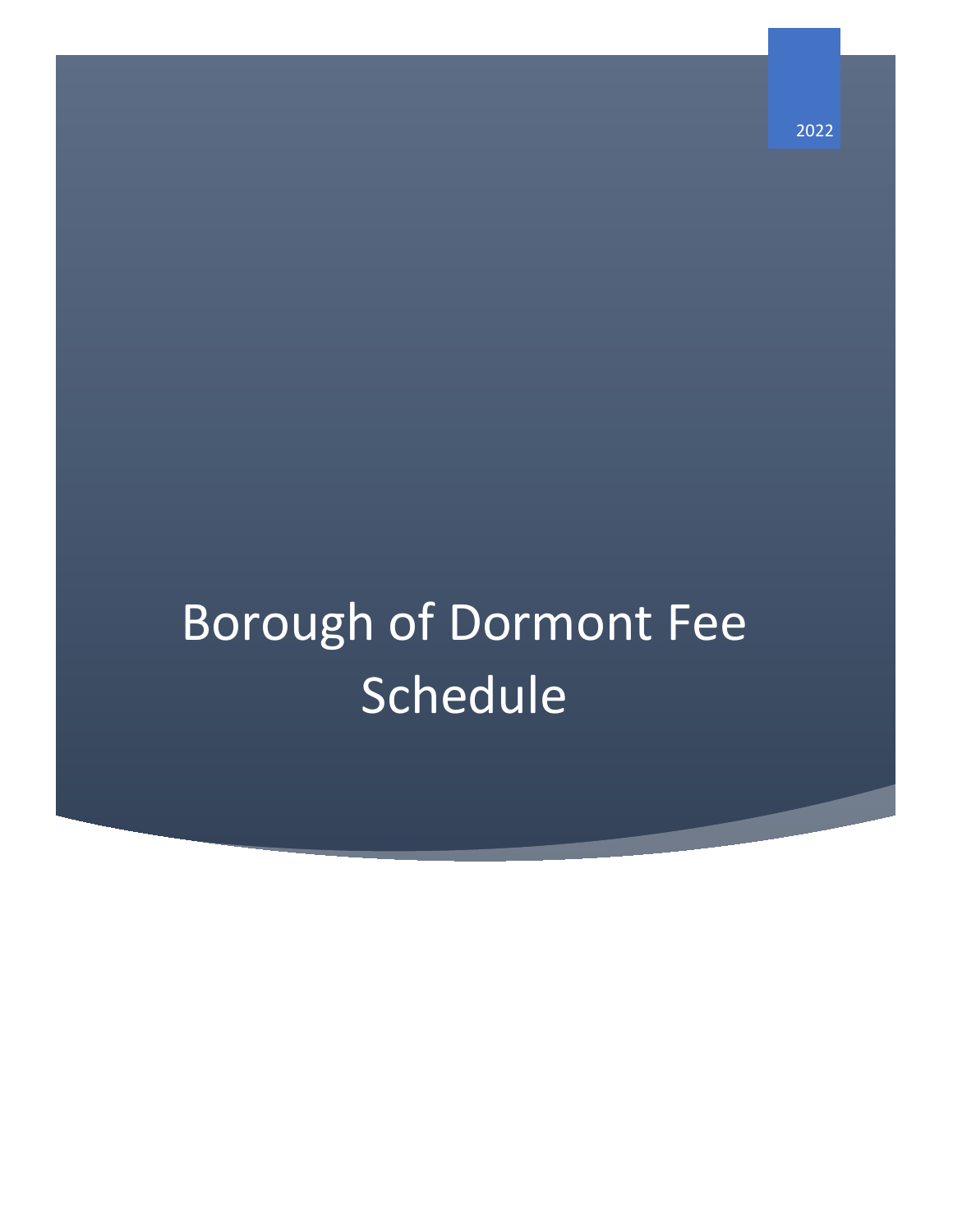| I.   |                                                                                |  |
|------|--------------------------------------------------------------------------------|--|
| А.   | <b>Burglar</b>                                                                 |  |
| В.   | <b>Fire</b>                                                                    |  |
| II.  |                                                                                |  |
| А.   | Non-Profits that reside in the boundaries of the Borough of Dormont \$10.00  4 |  |
| В.   | All Others                                                                     |  |
| III. |                                                                                |  |
| А.   |                                                                                |  |
| В.   |                                                                                |  |
| C.   |                                                                                |  |
| IV.  |                                                                                |  |
| V.   |                                                                                |  |
| А.   |                                                                                |  |
| В.   |                                                                                |  |
| C.   |                                                                                |  |
| D.   |                                                                                |  |
| VI.  |                                                                                |  |
| А.   | Dormont Business Owner, Manager, Employee, or Business District Resident7      |  |
| В.   |                                                                                |  |
| C.   |                                                                                |  |
| D.   |                                                                                |  |
|      |                                                                                |  |
|      |                                                                                |  |
|      |                                                                                |  |
| А.   |                                                                                |  |
| В.   |                                                                                |  |
| Χ.   |                                                                                |  |
| XI.  |                                                                                |  |
|      |                                                                                |  |
|      |                                                                                |  |
|      |                                                                                |  |
|      |                                                                                |  |
| А.   |                                                                                |  |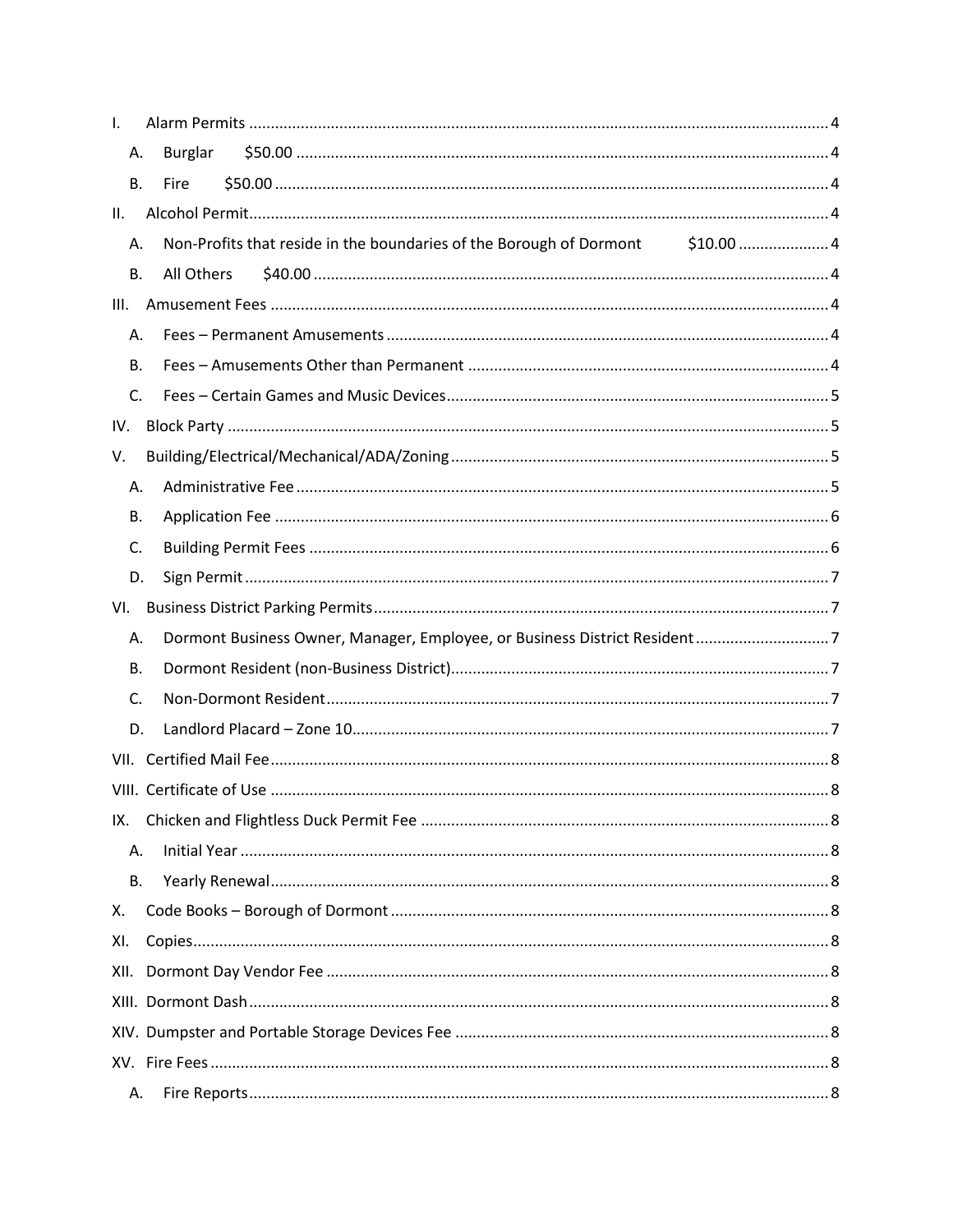| В. |                                                                                                |  |
|----|------------------------------------------------------------------------------------------------|--|
| C. |                                                                                                |  |
| D. |                                                                                                |  |
| Ε. |                                                                                                |  |
| F. | Bi-Annual Fire Safety Inspection - Commercial and Four or More Unit Multi-Family Properties  9 |  |
| G. | Fees for Damaged/Destroyed/Contaminated Equipment for Non-Fire Calls: 9                        |  |
| Η. |                                                                                                |  |
|    |                                                                                                |  |
|    |                                                                                                |  |
|    |                                                                                                |  |
|    | 11                                                                                             |  |
|    |                                                                                                |  |
| А. |                                                                                                |  |
| В. |                                                                                                |  |
| C. |                                                                                                |  |
|    |                                                                                                |  |
| А. |                                                                                                |  |
| В. |                                                                                                |  |
|    |                                                                                                |  |
|    |                                                                                                |  |
| А. |                                                                                                |  |
| В. |                                                                                                |  |
|    |                                                                                                |  |
|    | 12 <sup>2</sup>                                                                                |  |
|    |                                                                                                |  |
|    | 12                                                                                             |  |
|    |                                                                                                |  |
|    | 12                                                                                             |  |
| Α. |                                                                                                |  |
| В. |                                                                                                |  |
|    |                                                                                                |  |
|    | 13                                                                                             |  |
|    |                                                                                                |  |
|    | 13                                                                                             |  |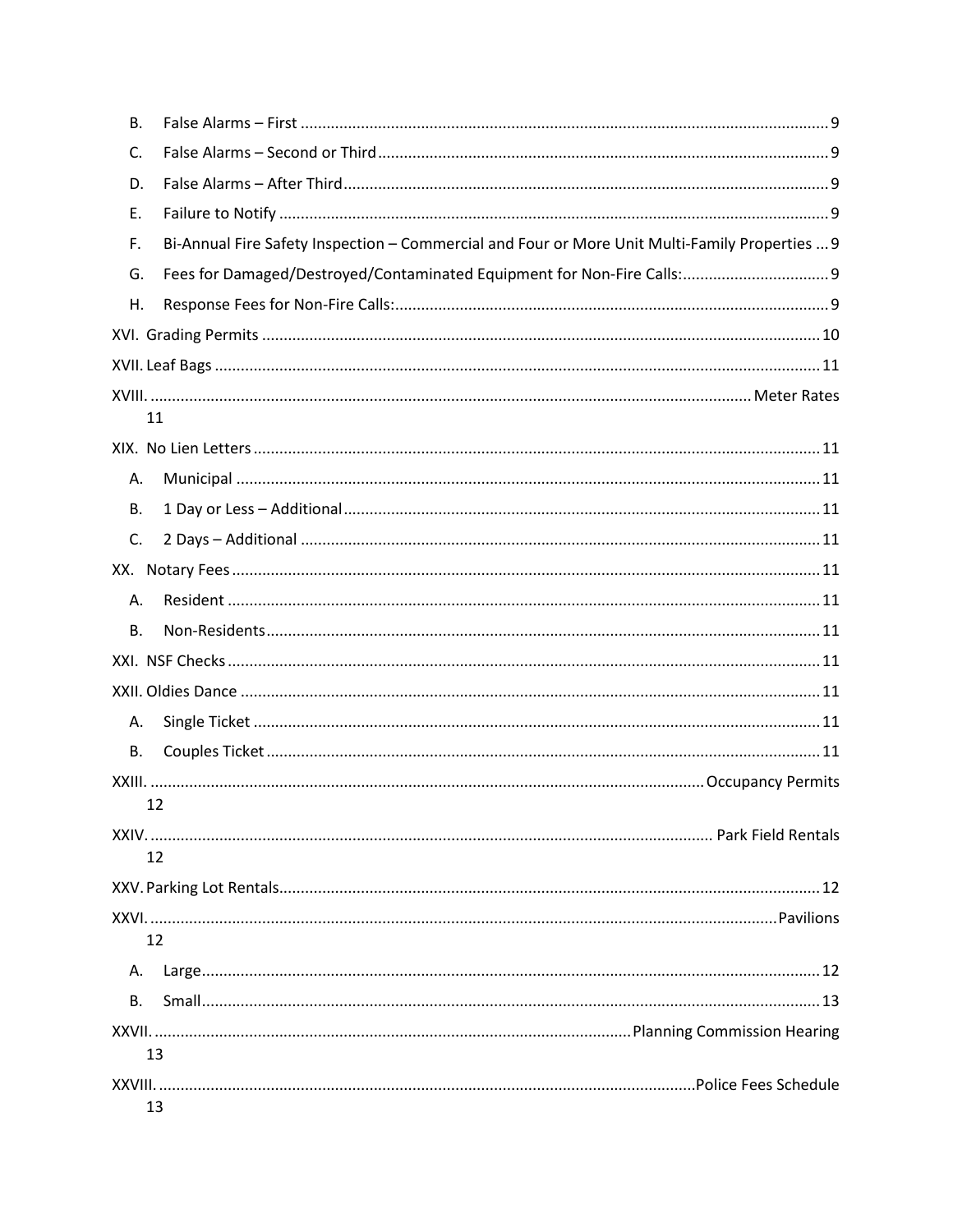| 13        |  |
|-----------|--|
|           |  |
|           |  |
| 14        |  |
|           |  |
| 14        |  |
|           |  |
| 14        |  |
|           |  |
| 14        |  |
|           |  |
| 14        |  |
| 14        |  |
|           |  |
| 14        |  |
|           |  |
| 14        |  |
|           |  |
| 15        |  |
|           |  |
|           |  |
| A.        |  |
| <b>B.</b> |  |
|           |  |
|           |  |
|           |  |
| D.        |  |
|           |  |
|           |  |
|           |  |
| 16        |  |
|           |  |
|           |  |
| 17        |  |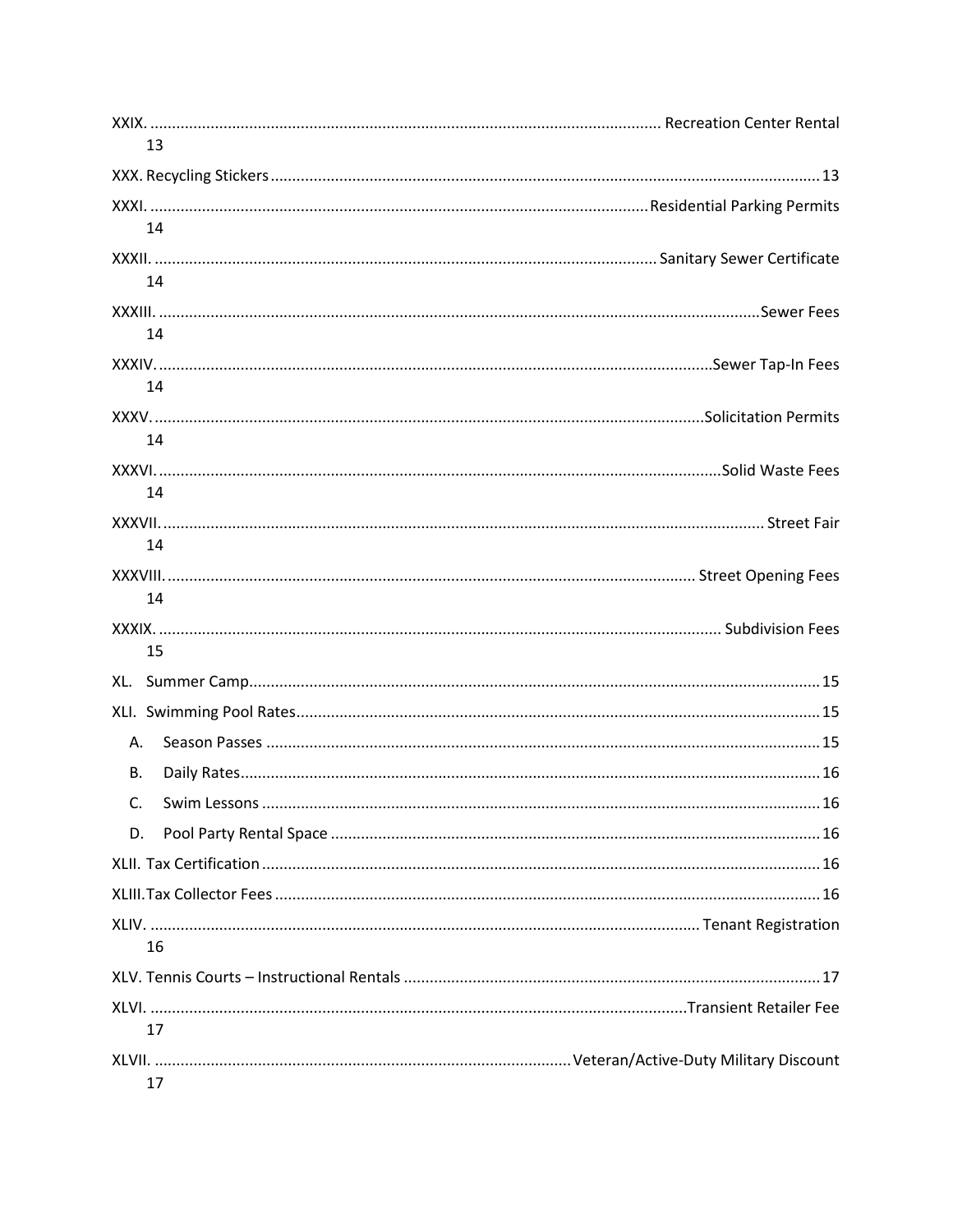## <span id="page-4-1"></span>I. Alarm Permits

<span id="page-4-0"></span>

|         | A. Burglar | \$50.00 |
|---------|------------|---------|
| B. Fire |            | \$50.00 |

### <span id="page-4-4"></span><span id="page-4-3"></span><span id="page-4-2"></span>II. Alcohol Permit

| A. | Non-Profits that reside in the boundaries of the Borough of Dormont |         |
|----|---------------------------------------------------------------------|---------|
|    |                                                                     | \$10.00 |
| B. | All Others                                                          | \$40.00 |

## <span id="page-4-7"></span><span id="page-4-6"></span><span id="page-4-5"></span>III. Amusement Fees

#### A. Fees – Permanent Amusements

Fees for licenses required for permanent amusements are hereby fixed as follows:

1. The conducting of any establishment for the exhibition of theatrical, dramatic or other permanent entertainment shall be Three Hundred Seventy-Five Dollars (\$375.00) per year, payable annually in advance.

2. The conducting of permanent dancing school shall be Seventy-Five Dollars (\$75.00) per year, payable annually in advance.

3. Public dancing conducted in connection with the furnishing of refreshments in public eating and drinking establishments shall be Three Hundred Seventy-Five Dollars (\$375.00) per year or fraction thereof, payable monthly in advance.

<span id="page-4-8"></span>B. Fees – Amusements Other than Permanent

Fees for licenses required for exhibition which are not of a permanent nature shall be payable in advance as follows: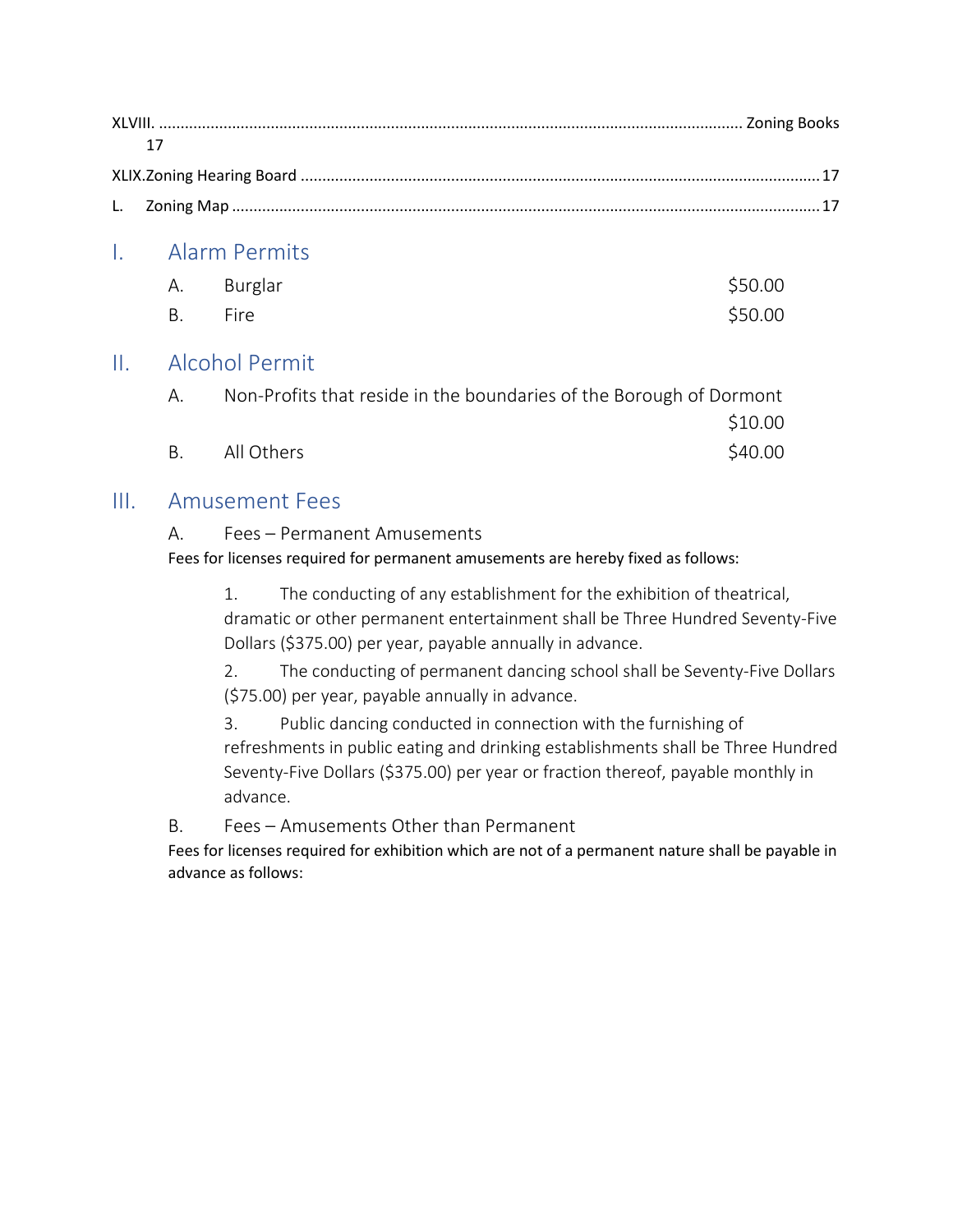1. For any opera or concert Twenty-Five Dollars (\$25.00) for each performance.

2. For each and every circus, menagerie or exhibition of fete of horsemanship or any combination of the same, the sum of One Hundred Seventyfive (\$175.00) for each period of time not exceeding twenty-four hours.

3. For any public ball or public dance, the sum of Twenty-Five Dollars (\$25.00) for each such ball or dance.

4. For any other public exhibition, show or performance of a temporary nature coming within this article and not specifically included in this section, Twenty-Five Dollars (\$25.00) for each exhibition or performance.

<span id="page-5-0"></span>C. Fees – Certain Games and Music Devices

Fees for licenses for certain games and music devices shall be paid annually in advance and no license hereunder shall be issued until the license fee therefore shall have been paid to the Borough Office in the amount herein fixed as follows:

1. Pool and Billiard Rooms: For each pool or billiard table, One Hundred Dollars (\$100.00) per year.

2. Bowling Alleys: For each alley, Five dollars (\$5.00) per month or Fifty-Five Dollars (\$55.00) per year.

3. Music Boxes: For each music box, music machine or music device, One Hundred Twenty Dollars (\$120.00) per year.

4. Amusement Devices: For each non-gambling amusement device, machine, or instrumentality operated by the insertion or tendering of a coin, metal disc or other token, for profit:

- a. Three Hundred Dollars (\$300.00) per year per device for the first five (5) devices, and One Hundred Fifty Dollars (\$150.00) per year per device for each additional device.
- b. For each gambling amusement device, machine, or instrumentality operated by the insertion or tendering of a coin, metal disc or other token, for profit: Seven Hundred Fifty Dollars (\$750.00) per year per device.

## <span id="page-5-1"></span>IV. Block Party

No fee. Police Department registration is required.

## <span id="page-5-3"></span><span id="page-5-2"></span>V. Building/Electrical/Mechanical/ADA/Zoning

#### A. Administrative Fee

\$4.50 additional fee for Uniform Construction Code is required by the Commonwealth of Pennsylvania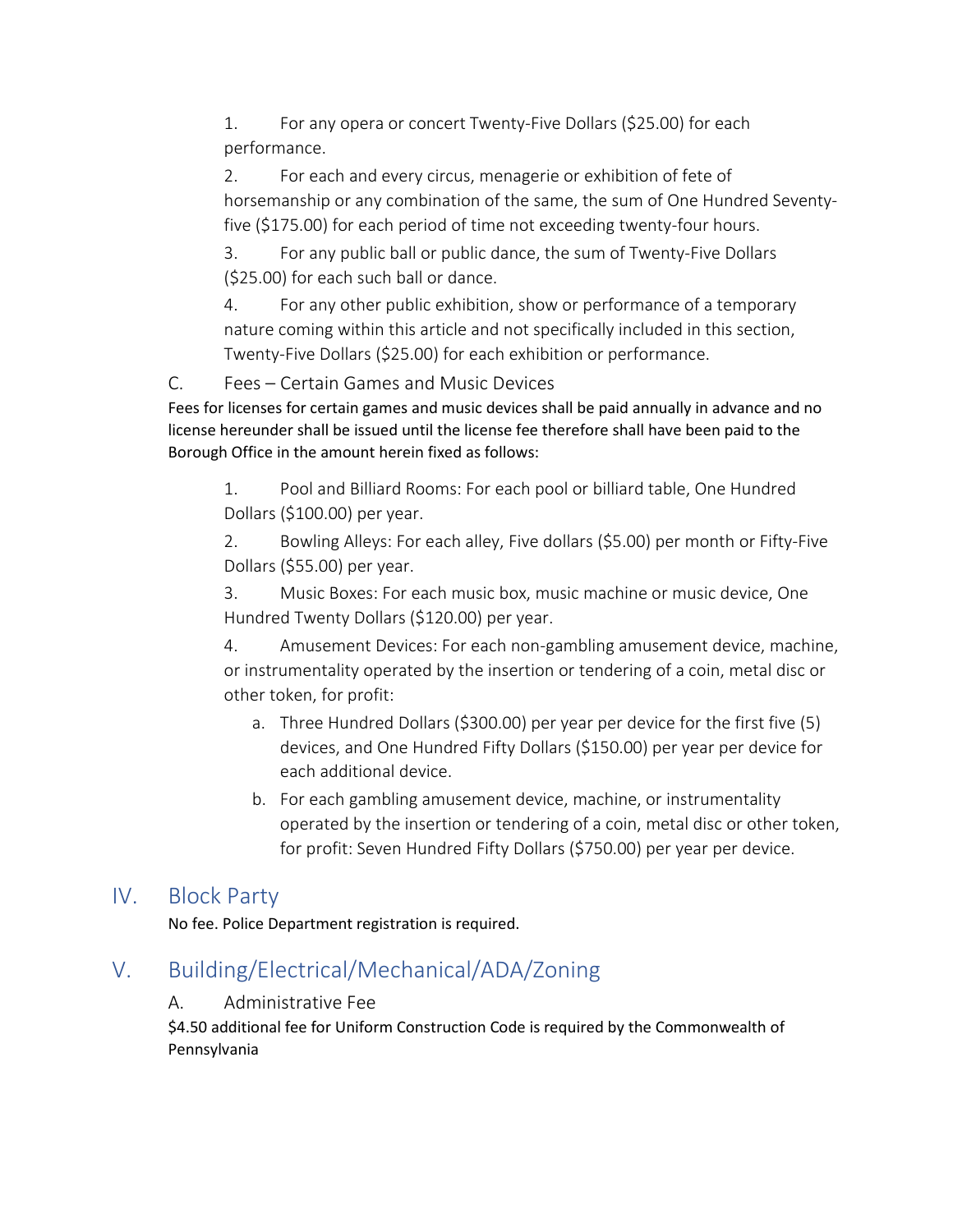#### <span id="page-6-0"></span>B. Application Fee

| Residential | \$50.00  |
|-------------|----------|
| Commercial  | \$100.00 |

- 3. Sign, Permanent \$100.00
- 4. Signs, Temporary 610.00
- <span id="page-6-1"></span>C. Building Permit Fees

| <b>Residential Fees</b><br>$\mathbf{1}$ |                                           |
|-----------------------------------------|-------------------------------------------|
| New Construction (single-family,        | \$0.30/sq. ft.; \$1,000.00 minimum        |
| townhomes, etc.)                        |                                           |
| New Additions or Sunrooms               | \$0.30/sq. ft.; \$200.00 minimum          |
| Sheds, interior renovations, private    | \$0.30/sq. ft.; \$40.00 minimum           |
| garages, decks, porches, and accessory  |                                           |
| structures                              |                                           |
| Residential swimming pools, hot tubs,   | \$0.30/sq. ft.                            |
| spas                                    |                                           |
| Re-Inspection Fees                      | \$40.00                                   |
| Fire Alarm Fee                          | \$150.00                                  |
| Roof                                    | \$0.30/sq. ft.; \$150.00 minimum-\$400.00 |
|                                         | maximum                                   |

#### 2. Commercial Fees

| New Construction: First 10,000 sq.ft  | \$5,000.00                                  |
|---------------------------------------|---------------------------------------------|
| New Construction: Any area over       | \$0.30/sq. ft.                              |
| 10,000 sq.ft. add                     |                                             |
| Interior Renovation/Remodeling:       | \$0.30/sq. ft.; \$500.00 minimum            |
| Existing Building up to 50,000 sq.ft. |                                             |
| Interior Renovation/Remodeling: Any   | $$0.10$ /sq. ft.                            |
| area over 50,000 sq.ft. add           |                                             |
| Minimum Renovation Fees - Non-Area    | \$300.00                                    |
| Swimming pools, hot tubs, spas        | \$0.30/sq. ft.                              |
| Communications towers, utility        | \$2,000.00                                  |
| structures, tanks, miscellaneous      |                                             |
| Re-Inspection Fees                    | \$40.00                                     |
| Fire Alarm Fee                        | \$150.00                                    |
| Roof                                  | \$0.30/sq. ft.; \$150.00 minimum - \$400.00 |
|                                       | maximum                                     |

#### 3. BCO Plan Review

\$75.00

4. Borough Engineer Review of Plans

\$100.00/HR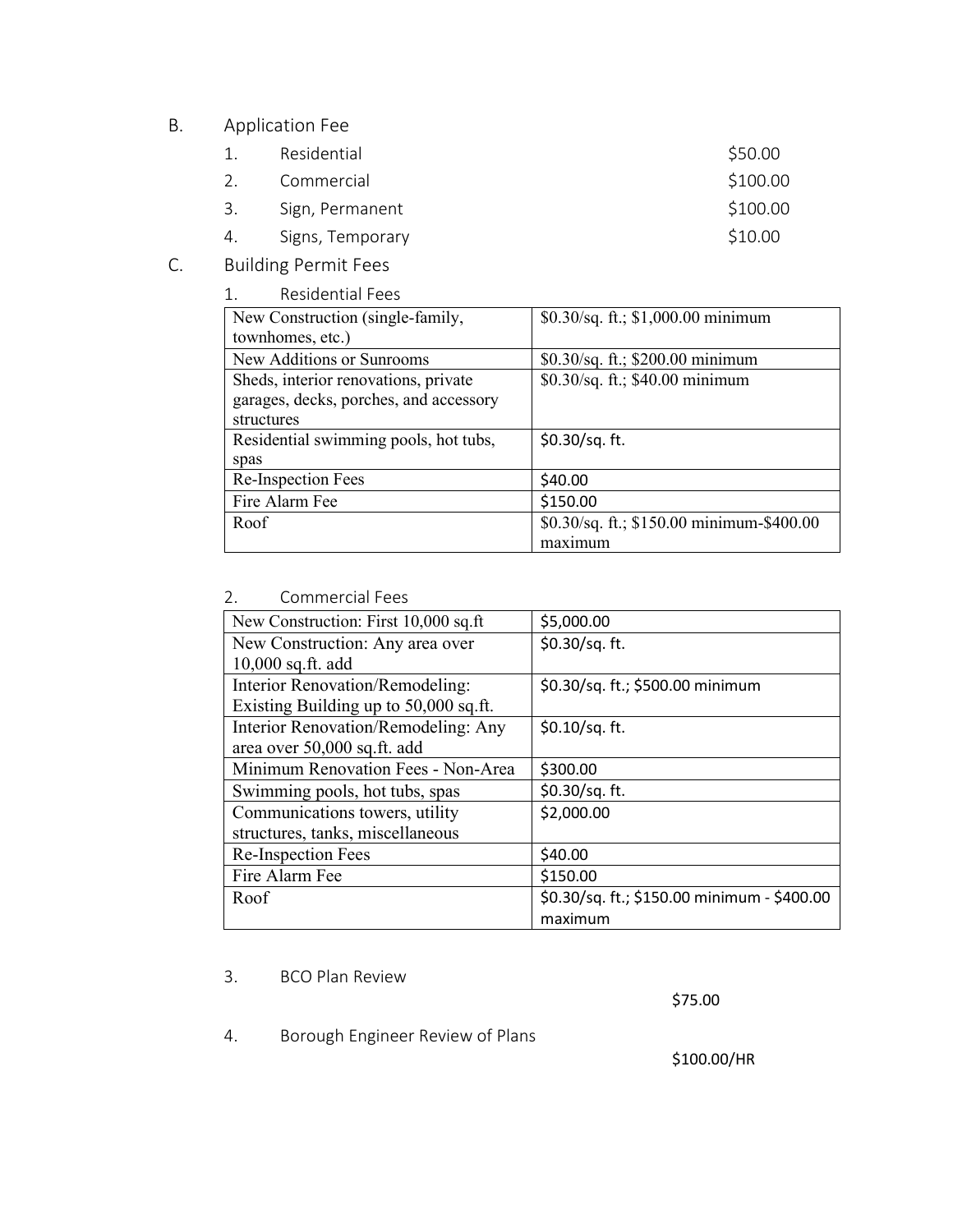| 5.  | Inspection Fee                       | \$50.00/Inspection           |
|-----|--------------------------------------|------------------------------|
| 6.  | Residential Revision Fee             | \$75.00 + Third Party fees   |
| 7.  | Commercial Revision Fees             | $$100.00 + Third Party fees$ |
| 8.  | Working Without Permit Penalty       | \$150.00                     |
| 9.  | Falsification of Application Penalty | \$150.00                     |
| 10. | Zoning Official Review/Inspection    | \$75.00/HR                   |

#### <span id="page-7-0"></span>D. Sign Permit

| Freestanding: Ground or Pole Sign | \$3.00/sq.ft. of sign face   |
|-----------------------------------|------------------------------|
| Wall Sign                         | $$2.00$ /sq.ft. of sign face |
| Temporary Sign                    | \$30.00                      |
| Replacement of Sign Face          | \$50.00                      |
| Minimum Fee                       | \$50.00                      |

Electrical, Mechanical, and ADA plan reviews and inspections are provided by the Borough of Dormont's Third-Party Agency. Fees are provided on the Borough's website for review.

## <span id="page-7-2"></span><span id="page-7-1"></span>VI. Business District Parking Permits

A. Dormont Business Owner, Manager, Employee, or Business District Resident

<span id="page-7-4"></span><span id="page-7-3"></span>

| \$75.00/mo  |
|-------------|
| \$85.00/mo  |
| \$95.00/mo  |
| \$25.00/yr. |
|             |

<span id="page-7-5"></span>December Business District Parking Permits are half price.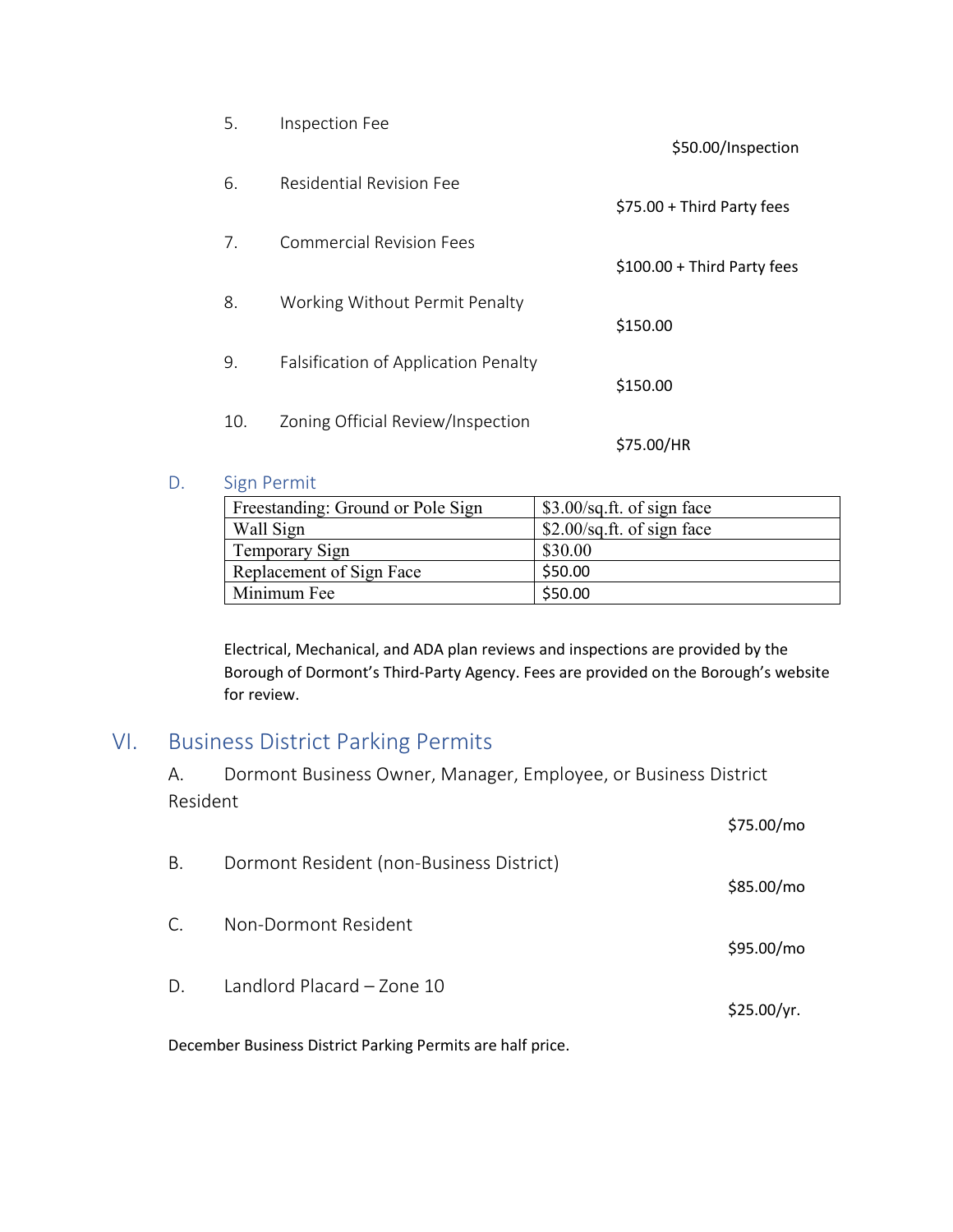<span id="page-8-1"></span><span id="page-8-0"></span>

| VII. Certified Mail Fee                                       |
|---------------------------------------------------------------|
| VIII. Certificate of Use                                      |
| IX. Chicken and Flightless Duck Permit Fee<br>A. Initial Year |

- <span id="page-8-4"></span><span id="page-8-3"></span><span id="page-8-2"></span>B. Yearly Renewal
- <span id="page-8-5"></span>X. Code Books – Borough of Dormont
- <span id="page-8-6"></span>XI. Copies

#### <span id="page-8-7"></span>XII. Dormont Day Vendor Fee

\$200.00

\$8.00

\$100.00

\$50.00

\$150.00

\$0.25/page

See "Occupancy Permits"

#### <span id="page-8-8"></span>XIII. Dormont Dash

| <b>Early Registration</b>            | \$25.00 |
|--------------------------------------|---------|
| Registration                         | \$30.00 |
| Race Day Registration                | \$35.00 |
| 1 Mile Fun Run Early Registration    | \$10.00 |
| 1 Mile Fun Run Race Day Registration | \$15.00 |

#### <span id="page-8-9"></span>XIV. Dumpster and Portable Storage Devices Fee

Dumpsters and portable storage devices in the public right-of-way, or on private property, shall be subject to a fee based upon duration:

| Up to four (4) weeks           | \$25.00/wk             |
|--------------------------------|------------------------|
| Anything beyond four (4) weeks | Additional \$10.00/day |

#### <span id="page-8-11"></span><span id="page-8-10"></span>XV. Fire Fees

A. Fire Reports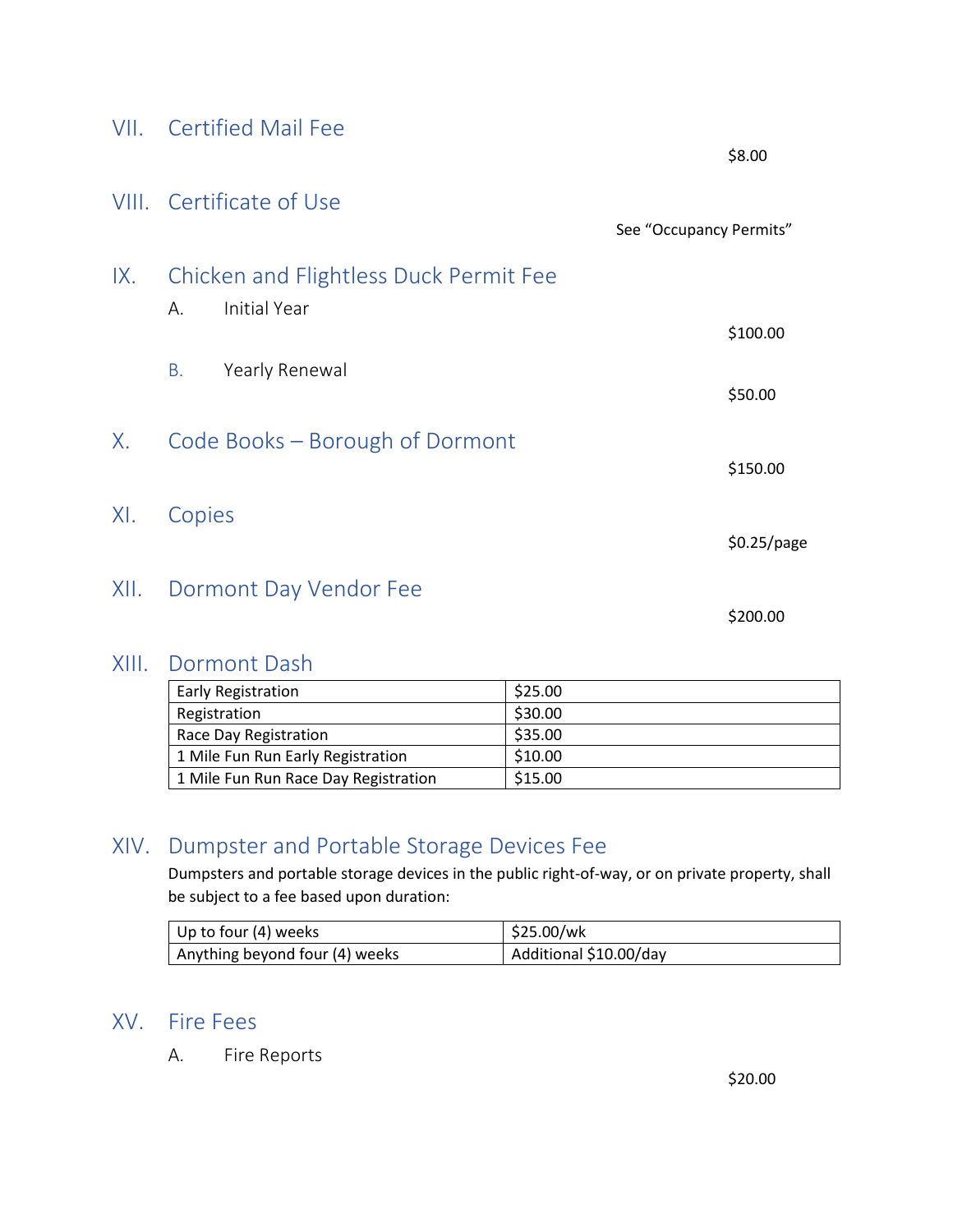<span id="page-9-2"></span><span id="page-9-1"></span><span id="page-9-0"></span>

| Β. | False Alarms - First                                                                        |              |
|----|---------------------------------------------------------------------------------------------|--------------|
|    |                                                                                             | No charge    |
| C. | False Alarms – Second or Third                                                              |              |
|    |                                                                                             | \$50.00/each |
| D. | False Alarms - After Third                                                                  |              |
|    |                                                                                             | \$225.00 per |
|    |                                                                                             | occurrence   |
| Ε. | Failure to Notify                                                                           |              |
|    |                                                                                             | \$150.00     |
|    | The Borough shall charge for each False Fire Alarm that was caused by a failure of the Perr |              |

<span id="page-9-3"></span>The Borough shall charge for each False Fire Alarm that was caused by a failure of the Permit Holder, his/her representative, service technician, or contractor to notify the Borough Alarm Receiving Station of work being performed on the system, a test, or a drill at the premises. The charge for this response shall be \$150.00 per occurrence.

<span id="page-9-4"></span>F. Bi-Annual Fire Safety Inspection – Commercial and Four or More Unit Multi-Family Properties

\$100.00

\$100 includes the initial inspection and one re-inspection. There is a \$25 fee for each reinspection after this.

| Description                             | Fee                            |
|-----------------------------------------|--------------------------------|
| Firefighter Boots - Leather             | \$375.00 per pair              |
| Firefighter Boots - Rubber              | \$200.00 per pair              |
| <b>Firefighter Gloves</b>               | \$90.00 per pair               |
| Hard Hat                                | \$30.00 each                   |
| <b>Helmet</b>                           | \$200.00 each                  |
| Hose                                    | \$125.00 per 50' section       |
| Portable Radio                          | \$1,100.00 each                |
| Protective Hood                         | \$40.00 each                   |
| Self-Contained Breathing Apparatus      | \$400.00 each                  |
| Facepiece                               |                                |
| Self-Contained Breathing Apparatus less | \$4,000.00 each                |
| Facepiece                               |                                |
| Turnout Coat                            | \$1.000.00 each                |
| <b>Turnout Pants</b>                    | \$800.00 each                  |
| Other Damaged/Destroyed/                | <b>Actual Replacement Cost</b> |
| <b>Contaminated Equipment</b>           |                                |

<span id="page-9-5"></span>G. Fees for Damaged/Destroyed/Contaminated Equipment for Non-Fire Calls:

<span id="page-9-6"></span>H. Response Fees for Non-Fire Calls: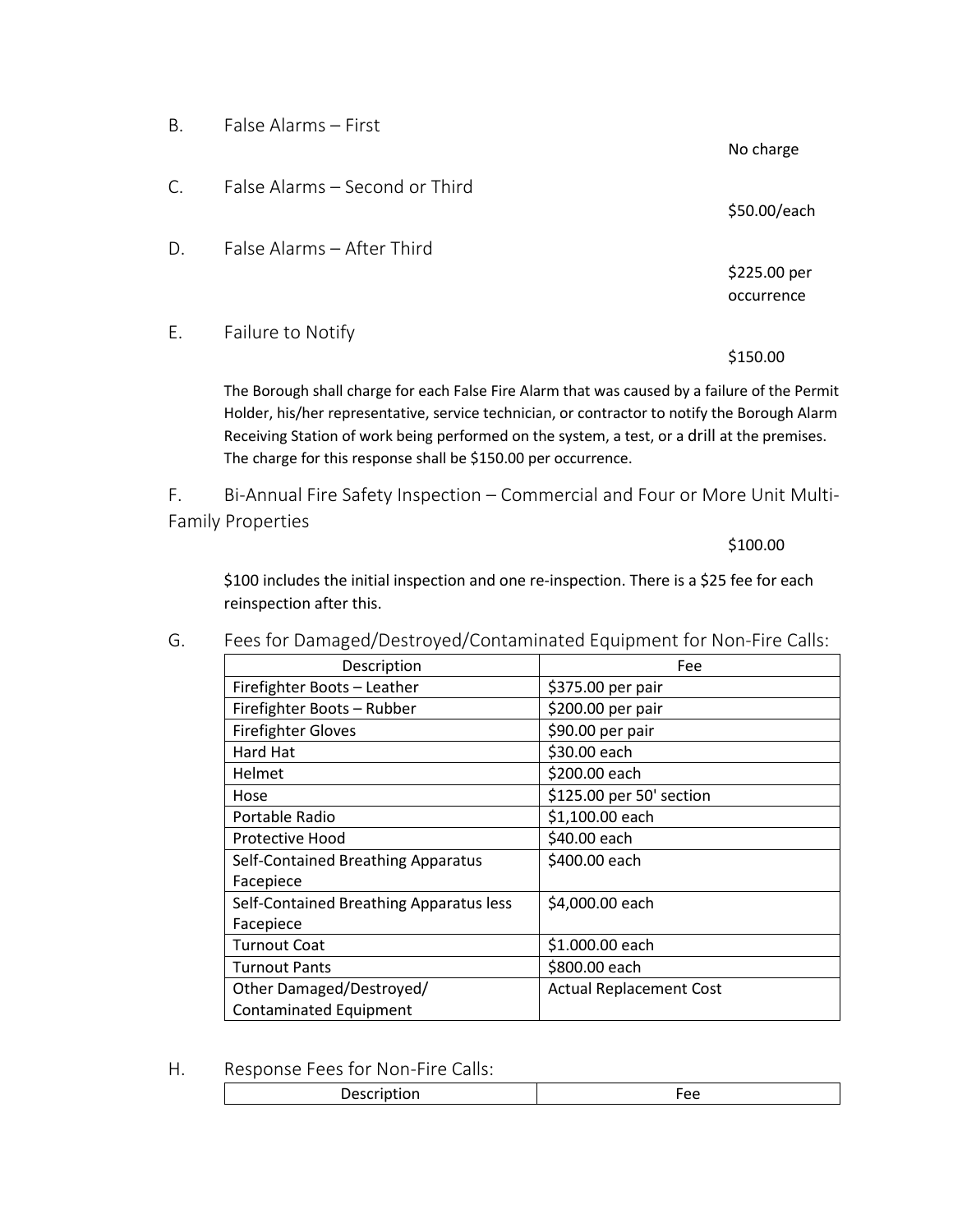| <b>Absorbent Booms</b>             | \$10.00 each                   |
|------------------------------------|--------------------------------|
| <b>Absorbent Pads</b>              | \$30.00 per bad                |
| Aerial                             | \$400.00 per hour              |
| <b>AFFF Foam</b>                   | \$80.00 per gallon             |
| Air Bags                           | \$150.00                       |
| <b>Barricade Tape</b>              | \$15.00 per roll               |
| Can Liners/Trash Bags              | \$5.00 each                    |
| <b>Chiefs Vehicle</b>              | \$150.00 per hour              |
| Class A Engine                     | \$400.00 per hour              |
| Class A Foam                       | \$60.00 per gallon             |
| CO2 Extinguisher                   | \$50.00 each                   |
| Cribbing                           | \$75.00                        |
| Disposable Chemical                | \$50.00 each                   |
| Coveralls                          |                                |
| Dry Chemical Extinguisher          | \$50.00 each                   |
| Emulsifier                         | \$20.00 per gallon             |
| Foam Extinguisher                  | \$10.00 each                   |
| <b>Hydraulic Spreaders/Cutters</b> | \$250.00                       |
| Latex Gloves                       | \$2.00 per pair                |
| Leak Seal Kit                      | \$50.00                        |
| Level A Suits                      | \$500.00 each                  |
| <b>Mobile Command Post</b>         | \$300.00 per hour              |
| Oil Dry                            | \$10.00 per bag                |
| Plug & Dike                        | \$65.00                        |
| <b>Pneumatic Tools</b>             | \$50.00                        |
| Rescue (Heavy)                     | \$400.00 per hour              |
| <b>Rescue Rope</b>                 | \$100.00                       |
| Salvage Cover                      | \$15.00 each                   |
| Sawzall                            | \$45.00                        |
| <b>Stain Runner</b>                | \$24.00 each                   |
| <b>Other Consumable Materials</b>  | <b>Actual Replacement Cost</b> |

## <span id="page-10-0"></span>XVI. Grading Permits

| Volume of Material (Cubic Yards)       | Fee                                                 |
|----------------------------------------|-----------------------------------------------------|
| Not more than 100                      | \$35.00                                             |
| More than 100, but not more than 300   | \$40.00                                             |
| More than 300, but not more than 500   | \$45.00                                             |
| More than 500, but not more than 1,000 | \$50.00                                             |
| More than 1,000, but not more than     | \$50.00 plus \$3.00 for each additional 1,000 cubic |
| 10,000                                 | yards or portion thereof above 1,000 cubic yards    |
| More than 10,000, but not more than    | \$80.00 plus \$1.00 for each additional 1,000 cubic |
| 100,000                                | yards or portion thereof above 10,000 cubic         |
|                                        | vards                                               |
| More than 100,000                      | \$170.00 plus \$0.50 for each additional 1,000      |
|                                        | cubic yards or portion thereof above 100,000        |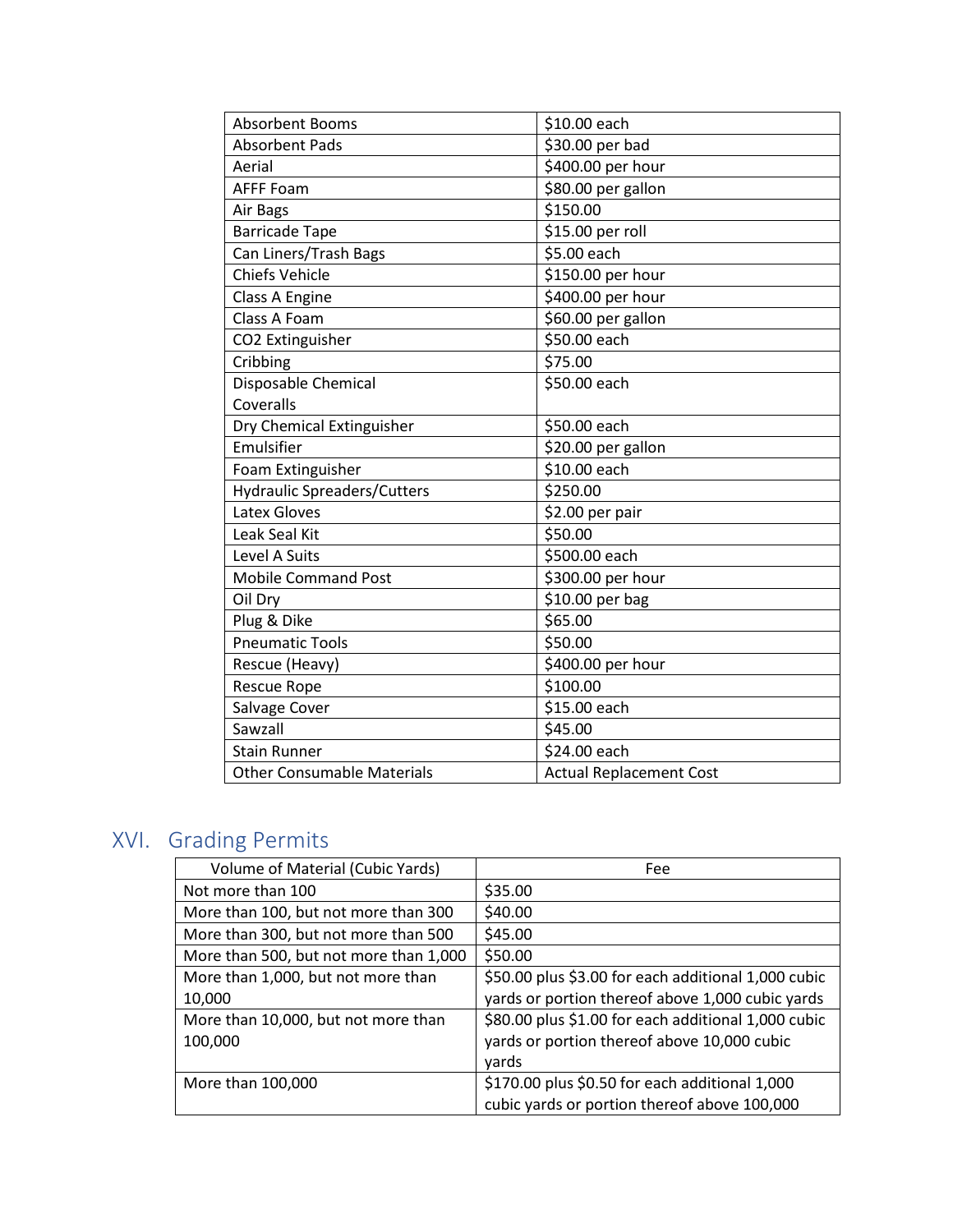<span id="page-11-12"></span><span id="page-11-11"></span><span id="page-11-10"></span><span id="page-11-9"></span><span id="page-11-8"></span><span id="page-11-7"></span><span id="page-11-6"></span><span id="page-11-5"></span><span id="page-11-4"></span><span id="page-11-3"></span><span id="page-11-2"></span><span id="page-11-1"></span><span id="page-11-0"></span>

|                 |    |                            | cubic yards, except that no fee shall be more than<br>\$600.00 |
|-----------------|----|----------------------------|----------------------------------------------------------------|
| XVII. Leaf Bags |    |                            |                                                                |
|                 |    |                            | \$0.50/bag                                                     |
|                 |    | <b>XVIII. Meter Rates</b>  |                                                                |
|                 |    |                            | \$0.75/HR                                                      |
|                 |    |                            | \$0.25/20 min                                                  |
|                 |    | XIX. No Lien Letters       |                                                                |
|                 | А. | Municipal                  |                                                                |
|                 |    |                            | \$20.00                                                        |
|                 | B. | 1 Day or Less - Additional | \$10.00                                                        |
|                 | C. | 2 Days - Additional        |                                                                |
|                 |    |                            | \$5.00                                                         |
| XX.             |    | <b>Notary Fees</b>         |                                                                |
|                 | А. | Resident                   |                                                                |
|                 |    |                            | Free                                                           |
|                 | Β. | Non-Residents              |                                                                |
|                 |    | 1.<br>1-2 Pages            | \$5.00                                                         |
|                 |    | 2.<br>Each Additional Page |                                                                |
|                 |    |                            | \$5.00                                                         |
|                 |    | XXI. NSF Checks            |                                                                |
|                 |    |                            | \$35.00                                                        |
|                 |    | XXII. Oldies Dance         |                                                                |
|                 | А. | Single Ticket              |                                                                |
|                 |    |                            | \$10.00                                                        |
|                 | Β. | Couples Ticket             |                                                                |
|                 |    |                            | \$15.00                                                        |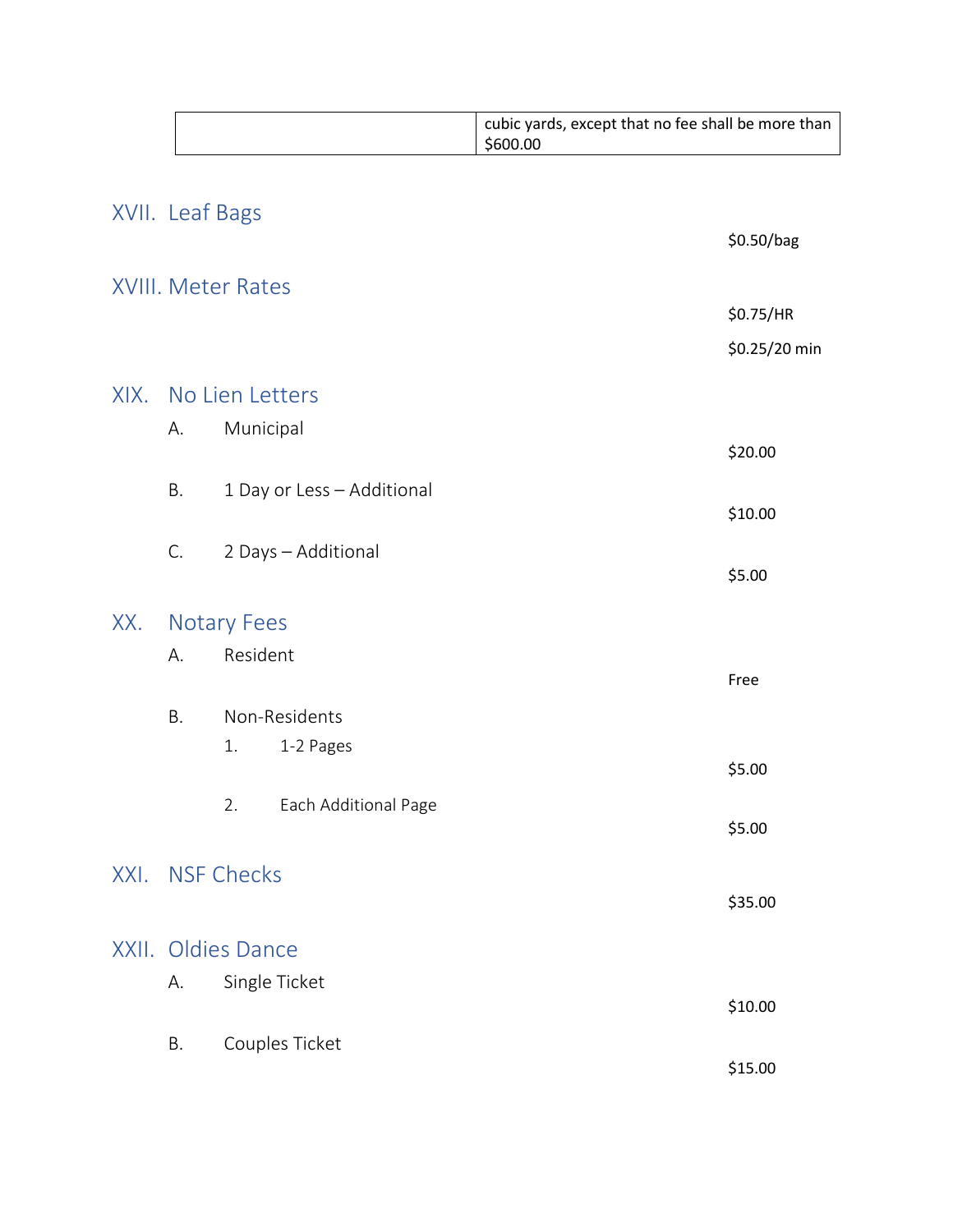## <span id="page-12-0"></span>XXIII. Occupancy Permits

| Change of Use (Residential or Commercial) | \$100.00 |
|-------------------------------------------|----------|
| Residential (Two Units or Less)           | \$100.00 |
| Residential (Three or More Units)         | \$200.00 |
| <b>New Business Application</b>           | \$115.00 |
| <b>Commercial &amp; Mixed Use</b>         | \$300.00 |
| Temporary Structure/Use (30 Days)         | \$100.00 |
| Reinspection                              | \$25.00  |

## <span id="page-12-1"></span>XXIV. Park Field Rentals

\$10.00/HR

#### <span id="page-12-2"></span>XXV. Parking Lot Rentals

The Veterans' Lot, Espy Lot, Biltmore Lot, and Park Lot may be rented on a daily basis on Saturdays and Sundays for a fee of Ten Dollars (\$10.00) per day for each space in the lot plus an additional Fifty Dollars (\$50.00).

| Veterans' Lot       | 16 Spaces | <b>Two Hundred Ten Dollars</b><br>( \$210.00)      |
|---------------------|-----------|----------------------------------------------------|
| Espy Lot            | 28 Spaces | Three Hundred Thirty Dollars<br>( \$330.00)        |
| <b>Biltmore Lot</b> | 36 Spaces | <b>Four Hundred Ten Dollars</b><br>(5410.00)       |
| Park Lot            | 32 Spaces | <b>Three Hundred Seventy</b><br>Dollars (\$370.00) |

If renting the Veterans' Lot, two reserved accessible spaces must be made available directly in front of the lot on West Liberty Avenue.

#### <span id="page-12-4"></span><span id="page-12-3"></span>XXVI. Pavilions

#### A. Large

| Resident                                     | \$100.00 |
|----------------------------------------------|----------|
| Non-Resident                                 | \$150.00 |
| <b>Security Deposit</b>                      | \$50.00  |
| Cancellation Fee (If cancelling and not      | \$25.00  |
| rescheduling. No refunds if cancelled within |          |
| 72 hours of event.)                          |          |

*Day pass for Dormont Pool available at \$2.00 per person for use on the day of rental only. – Advance purchase required.*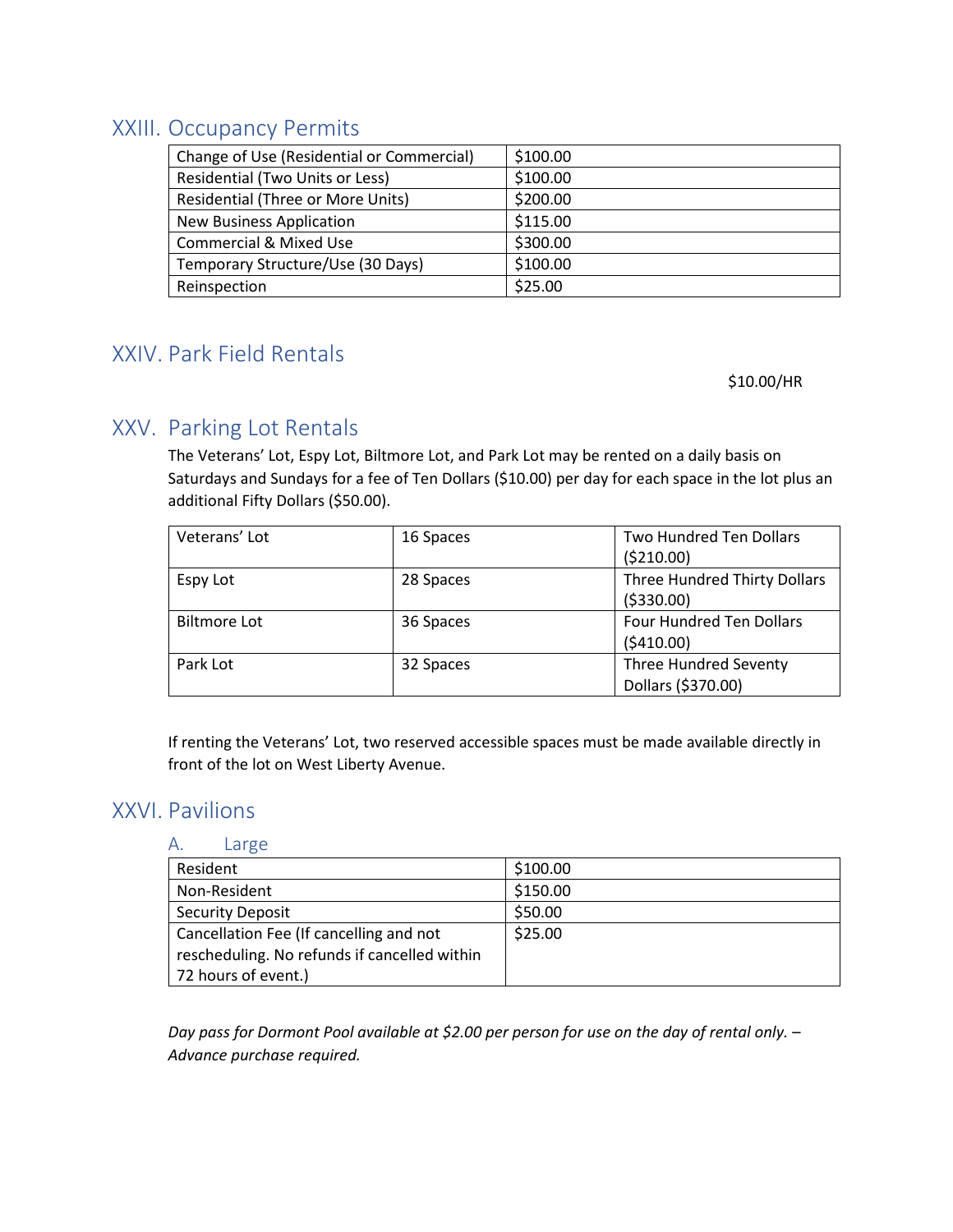#### <span id="page-13-0"></span>B. Small

| Resident                                     | \$50.00 |
|----------------------------------------------|---------|
| Non-Resident                                 | \$75.00 |
| <b>Security Deposit</b>                      | \$50.00 |
| Cancellation Fee (If cancelling and not      | \$25.00 |
| rescheduling. No refunds if cancelled within |         |
| 72 hours of event.)                          |         |

#### <span id="page-13-1"></span>XXVII. Planning Commission Hearing

| l Commercial | \$300.00 + Administrative Fees |
|--------------|--------------------------------|
| Residential  | \$175.00 + Administrative Fees |

## <span id="page-13-2"></span>XXVIII. Police Fees Schedule

| <b>State Accident Report</b>  | \$15.00                     |
|-------------------------------|-----------------------------|
| All Other Reports             | \$5.00/first page           |
|                               | \$2.00/each additional page |
| Fingerprinting                | \$10.00/person              |
| <b>Booting Fee</b>            | \$100.00                    |
| <b>Meter Temporary Permit</b> | \$10.00/day/meter           |
| <b>Officer Presence</b>       | \$108.28/officer/hour       |
| Police Car                    | <b>Current FEMA Rate</b>    |

#### <span id="page-13-3"></span>XXIX. Recreation Center Rental

|               | Mon.-Thurs. 8:00 AM-12:00 AM* | Fri., Sat., Sun. (No Equip. Provided) |
|---------------|-------------------------------|---------------------------------------|
| Residents     | \$35.00/HR                    | \$350.00                              |
| Non-Residents | \$50.00/HR                    | \$400.00                              |

\*½ off of Resident Rate for Non-Profit Organizations located in the Keystone Oaks School District.

\$200.00 refundable cleaning fee applies to all rentals. Additional cleaning fees may be charged for damage to facilities or equipment.

Recreation Center provides up to 26 tables and 185 chairs.

\$75.00 Cancellation Fee of cancelling event and not rescheduling. No refunds if cancelled within 30 days of the event.

## <span id="page-13-4"></span>XXX. Recycling Stickers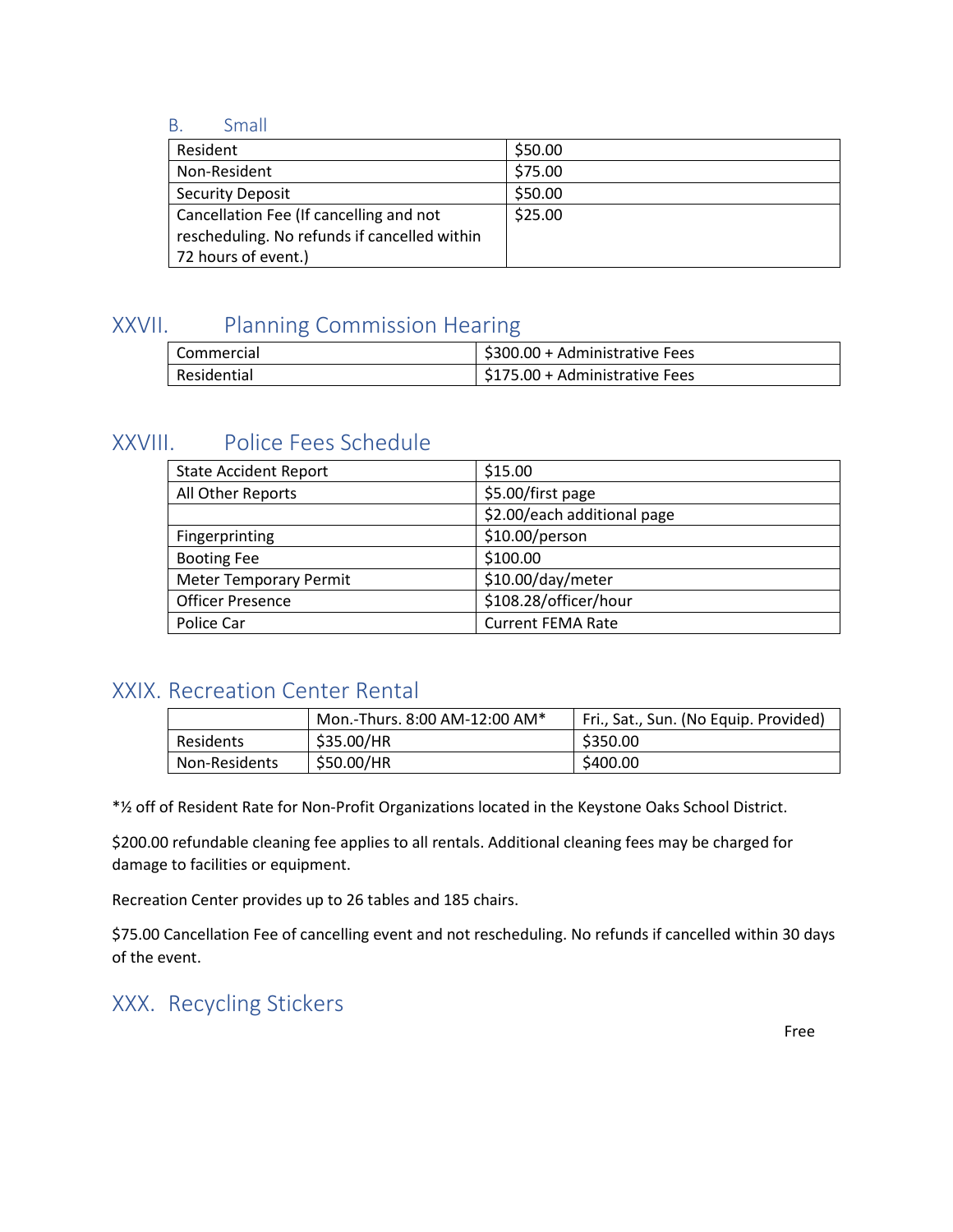#### <span id="page-14-0"></span>XXXI. Residential Parking Permits

| <b>Street Parking Pass</b> | \$10.00/per pass/per year (limit 3 per<br>household) |
|----------------------------|------------------------------------------------------|
| <b>Visitor Pass</b>        | \$5.00                                               |

#### <span id="page-14-1"></span>XXXII.Sanitary Sewer Certificate

\$25.00 Good for 90 days.

<span id="page-14-2"></span>XXXIII. Sewer Fees

\$4.50/1,000 gallons

#### <span id="page-14-3"></span>XXXIV. Sewer Tap-In Fees

\$150.00

#### <span id="page-14-4"></span>XXXV. Solicitation Permits

| Per Day   | \$10.00  |
|-----------|----------|
| Per Week  | \$30.00  |
| Per Month | \$75.00  |
| Per Year  | \$250.00 |

#### <span id="page-14-5"></span>XXXVI. Solid Waste Fees

\$220.00/YR if paid in full by February 28

\$260.00/YR if paid in quarterly installments

#### <span id="page-14-6"></span>XXXVII. Street Fair

|                         | Dormont Residents and | Non-Dormont Residents and |
|-------------------------|-----------------------|---------------------------|
|                         | <b>Businesses</b>     | <b>Businesses</b>         |
| Early Bird Registration | \$40.00               | \$75.00                   |
| <b>Registration Fee</b> | \$50.00               | \$85.00                   |

#### <span id="page-14-7"></span>XXXVIII. Street Opening Fees

| Street                 | $550.00*$ |
|------------------------|-----------|
| <br>$\sim$<br>Sidewalk | $530.00*$ |

\*\$1.00/sq. ft. for each foot over 50 sq. ft.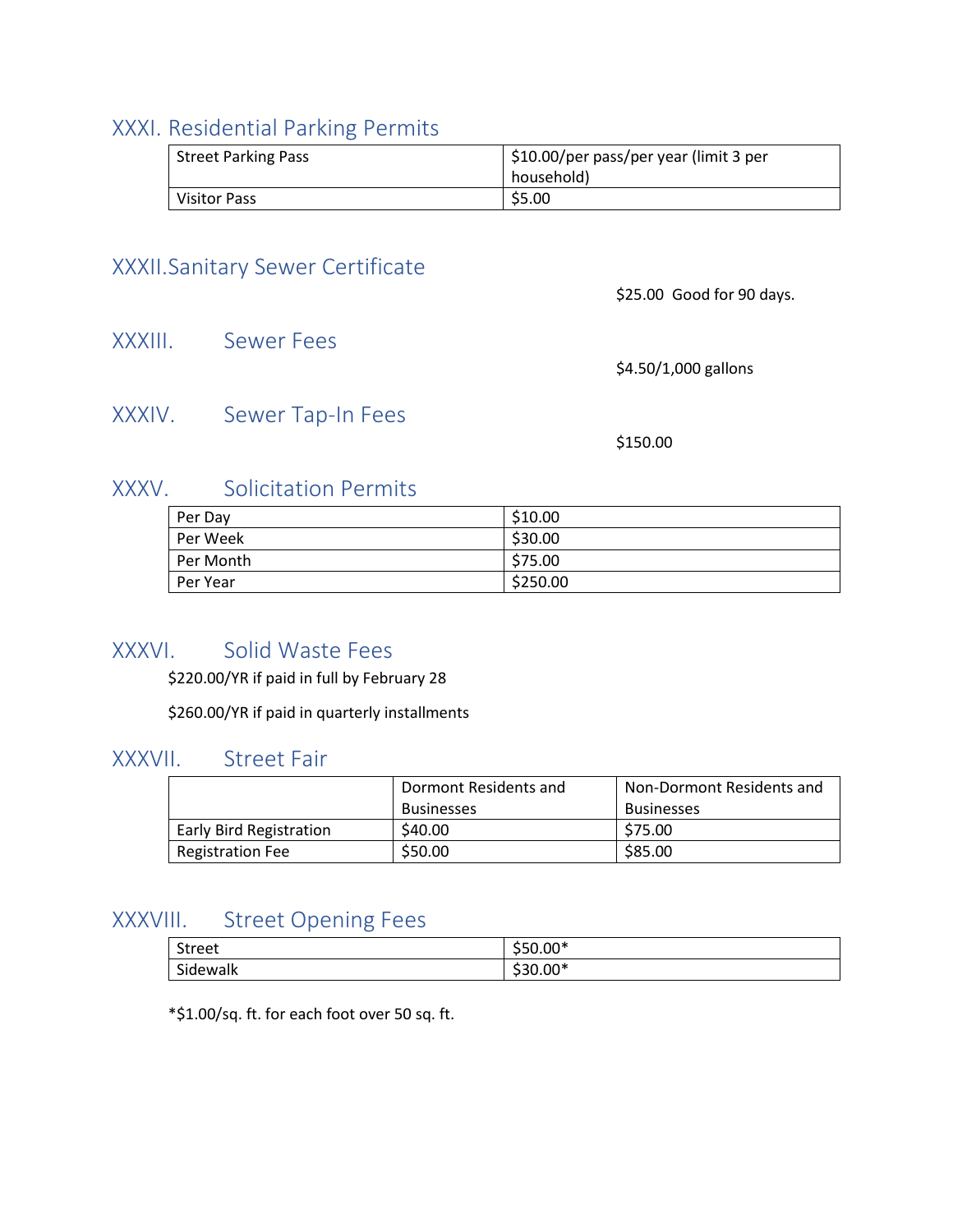#### <span id="page-15-0"></span>XXXIX. Subdivision Fees

\$300.00 plus \$30.00/Lot

#### <span id="page-15-1"></span>XL. Summer Camp

| Registration                                 | \$20.00 (Waived if registered online by family) |
|----------------------------------------------|-------------------------------------------------|
| <b>KOSD Residents</b>                        | \$165.00/WK                                     |
| Non-KOSD Residents                           | \$215.00/WK                                     |
| Late Pickup (5PM-6PM)                        | \$20.00/WK                                      |
| Sibling Discount (applies to each child over | \$20.00                                         |
| one)                                         |                                                 |
| Partial Rate - KOSD*                         | \$82.00/WK                                      |
| Partial Rate - Non-KOSD*                     | \$107.00/WK                                     |
| Late Payment Fees                            | \$25.00                                         |
| Non-Refundable Deposit                       | \$20.00/WK                                      |

Full payment, or cancellation, due by 4:30 PM EST on the Monday before week of camp registered. If no payment received, email will be sent Tuesday and if no response by end of the day, spot will be forfeited and payment will still be owed including the late fee unless spot can be filled.

\* Partial week rates are available for children with special health care needs (CSHCN) when they have a secondary camp or school to attend. The federal Maternal and Child Health Bureau defines children with special health care needs as: "those who have or are at increased risk for a chronic physical, developmental, behavioral, or emotional condition and who also require health and related services of a type or amount beyond that required by children generally". Partial weeks are defined as five (Monday through Friday) half days of 4 hours or less.

#### <span id="page-15-3"></span><span id="page-15-2"></span>XLI. Swimming Pool Rates

#### A. Season Passes

Available for purchase at the Borough Office during regular office hours.

**Family Pass** – Maximum five (5) passes, two (2) adult limit, children must be 17 or under Additional passes for children will cost \$20.00 each.

**Early Bird Discount –** Dormont residents only will receive \$25.00 off the price of a family pass and \$10.00 off the price of an adult or child pass when purchased between April 1, 2022 and May 16, 2022.

**Dormont Volunteer Fire Department** – DVFD members shall receive, upon request, up to one (1) free family pass.

| l KOSD Resident – Child | \$75.00  |
|-------------------------|----------|
| KOSD Resident – Adult   | \$95.00  |
| KOSD Resident – Family  | \$160.00 |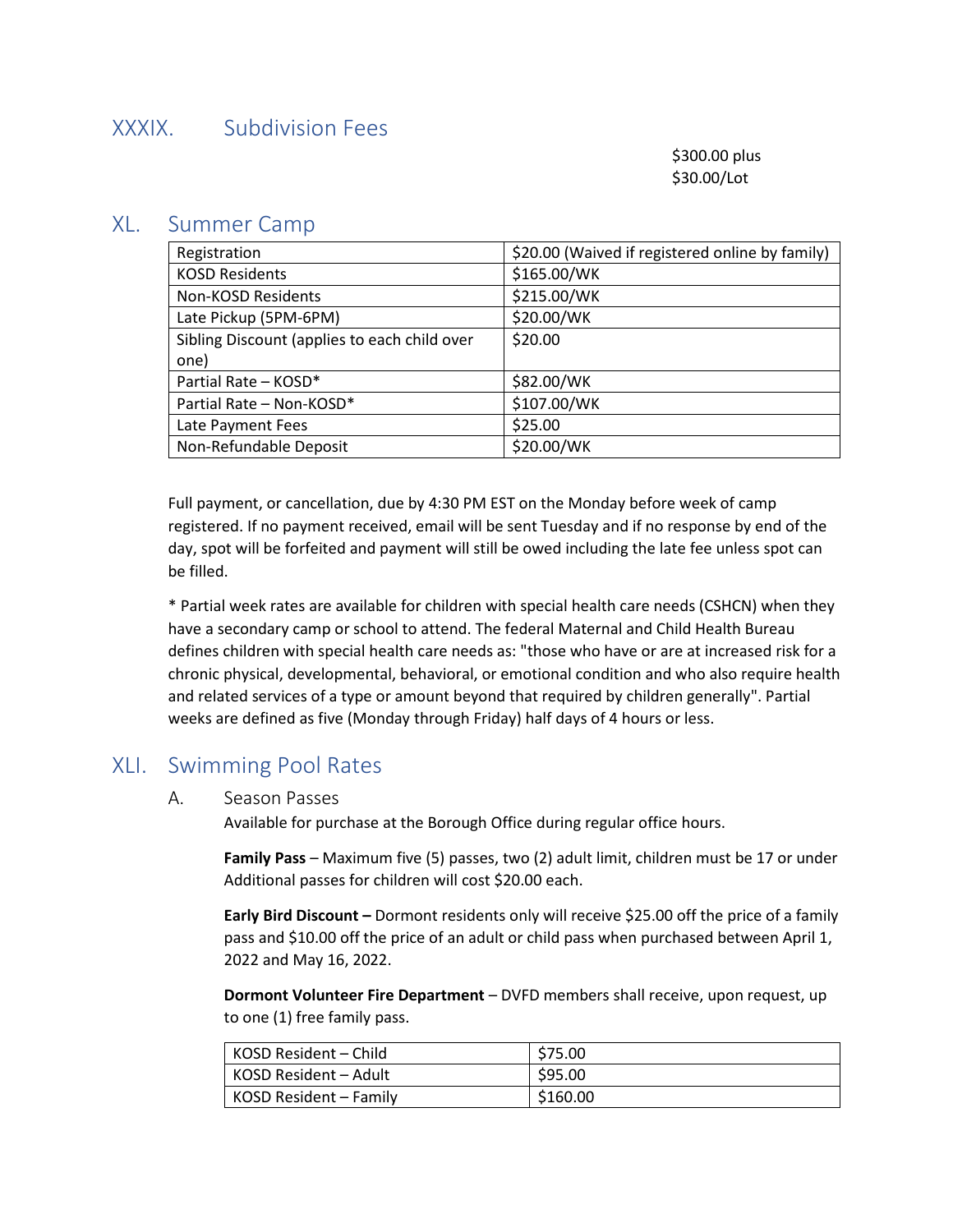| l KOSD Resident – Senior  | \$70.00                         |
|---------------------------|---------------------------------|
| Dormont Resident - Senior | \$10.00 for new registration or |
|                           | replacement pass.               |
|                           | Free to renew existing pass.    |

| Non-KOSD Resident – Single | \$140.00 |
|----------------------------|----------|
| Non-KOSD Resident - Family | \$285.00 |
| Non-KOSD Resident - Senior | \$85.00  |

#### Replacement for lost pass - \$10.00

#### <span id="page-16-0"></span>B. Daily Rates

| Resident/Non-Resident         | \$8.00            |
|-------------------------------|-------------------|
| <b>Education Groups/Camps</b> | \$5.00 per person |

KOSD Residents swim for free on Memorial Day with proof of residency.

#### <span id="page-16-1"></span>C. Swim Lessons

Swim lessons will be provided by USA Pool Management. Links to their schedules and rates will be provided on the Borough of Dormont website when available.

#### <span id="page-16-2"></span>D. Pool Party Rental Space

| Dormont Residents (First 25 guests)     | \$125.00                    |
|-----------------------------------------|-----------------------------|
| Non-Dormont Residents (First 25 guests) | \$150.00                    |
| Extra Guests (Over 25 guests)           | \$5.00 per additional guest |
| <b>Refundable Security Deposit</b>      | $$25.00*$                   |

\* Additional cleaning fees may be charged for damage to facilities or equipment.

## <span id="page-16-3"></span>XLII. Tax Certification

\$30.00

#### <span id="page-16-4"></span>XLIII. Tax Collector Fees

| <b>Duplicate Tax Reprint</b> | \$2.00 |
|------------------------------|--------|
| Tax Memo Reprint             | \$4.00 |

#### <span id="page-16-5"></span>XLIV. Tenant Registration

| If paid by February 25, 2022    | \$10.00/Unit |
|---------------------------------|--------------|
| If paid after February 25, 2022 | \$20.00/Unit |

Any submissions after March 31, 2022 will also receive a citation and fine of not less than \$50.00/unit or more than \$600.00/unit.